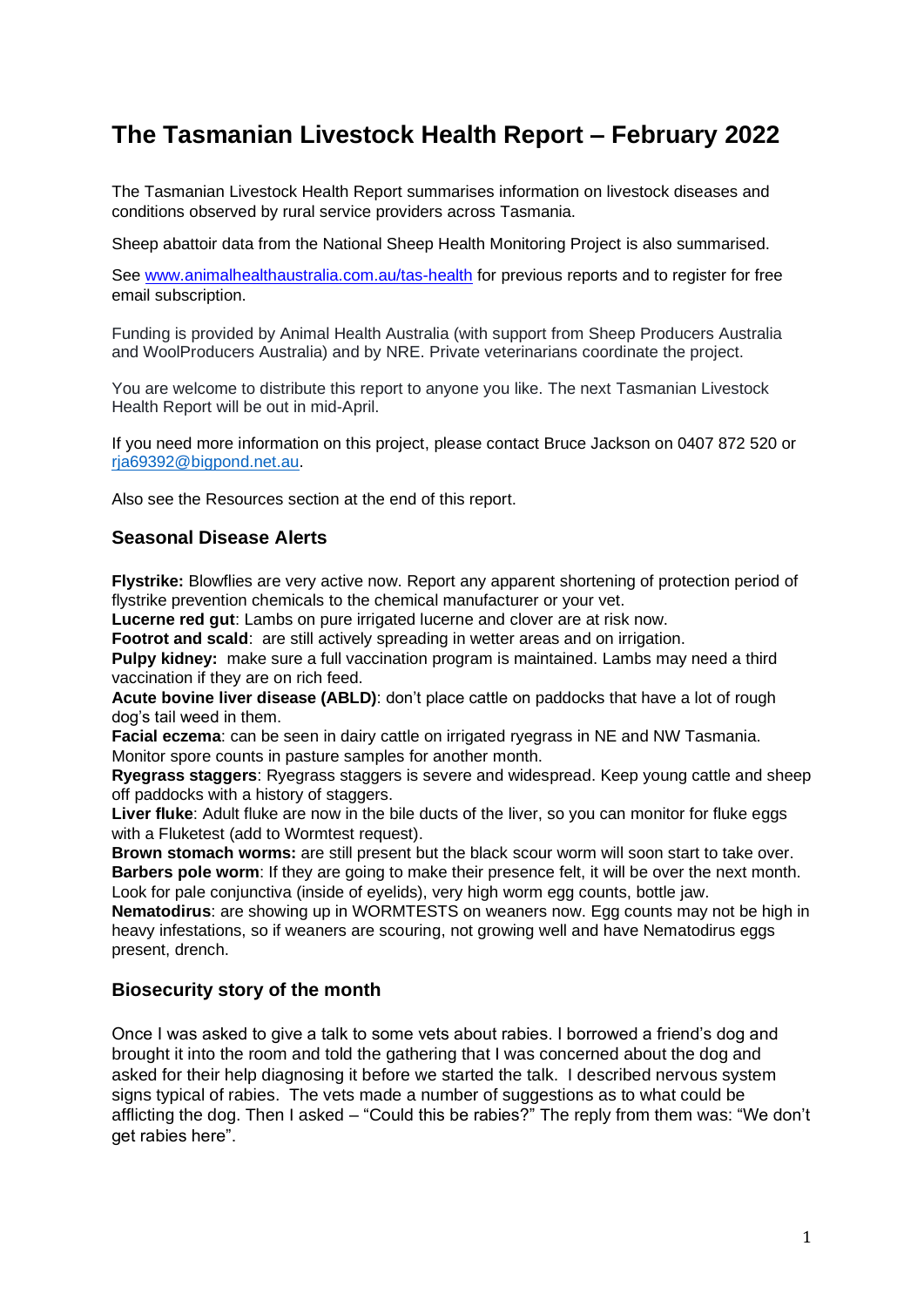Japanese Encephalitis (JE) has recently been diagnosed in QLD, NSW, VIC and SA (see outbreak.gov.au). Doctors are now diagnosing JE in retrospect in a number of human cases of encephalitis in people – why didn't they test for JE earlier? – "we don't get it here"?

There have been Anthrax outbreaks on the mainland and Lumpy Skin Disease has just been diagnosed in Indonesia. African Swine Fever is present in New Guinea and African Horse Sickness is in SE Asia. We have to ask, "could this be an Emergency Animal Disease?" every time we see livestock with strange clinical signs.

So, if you see any signs of disease in your livestock that you have not seen before, or if there is anything unusual about the features of what looks like a common disease, call your vet or the Emergency Animal Disease Hotline on 1800 675 888.

If an Emergency Animal Disease does enter Tasmania, we have a much better chance of eradicating it if we find it early.

# **Restricted Animal Material (RAM)**

Restricted Animal Material (RAM) is any vertebrate animal product other than milk or milk protein, tallow and gelatin and includes fish meal and feather meal. Australia has banned the feeding of RAM to ruminants for decades as it was recognised as a risk for disease and to maintain our access to beef markets that have measures in place to prevent bovine spongiform encephalopathy (BSE, also referred to as mad cow disease). Every time someone sells cattle using the national vendor declaration (NVD), they are declaring that their animals have not been fed RAM.

A NW coast cattle finisher bought some steers. After he got them home, he was notified that one was under an F3 restriction and could not be processed at an export abattoir. The animal had been grazed on a paddock where fish waste had been used as fertiliser and some of the waste was still visible on the paddock, so the mob were classified as exposed to RAM.

A management tag was attached to the steer's ear showing its status, but this tag was lost. However, the F3 status had been placed on the steer's unique ID in the NLIS database and the buyer was alerted. The steer was returned to the original owner.

This incident shows the value of the NLIS tags, NLIS database and tracing system, and also the importance of not feeding RAM to ruminants.



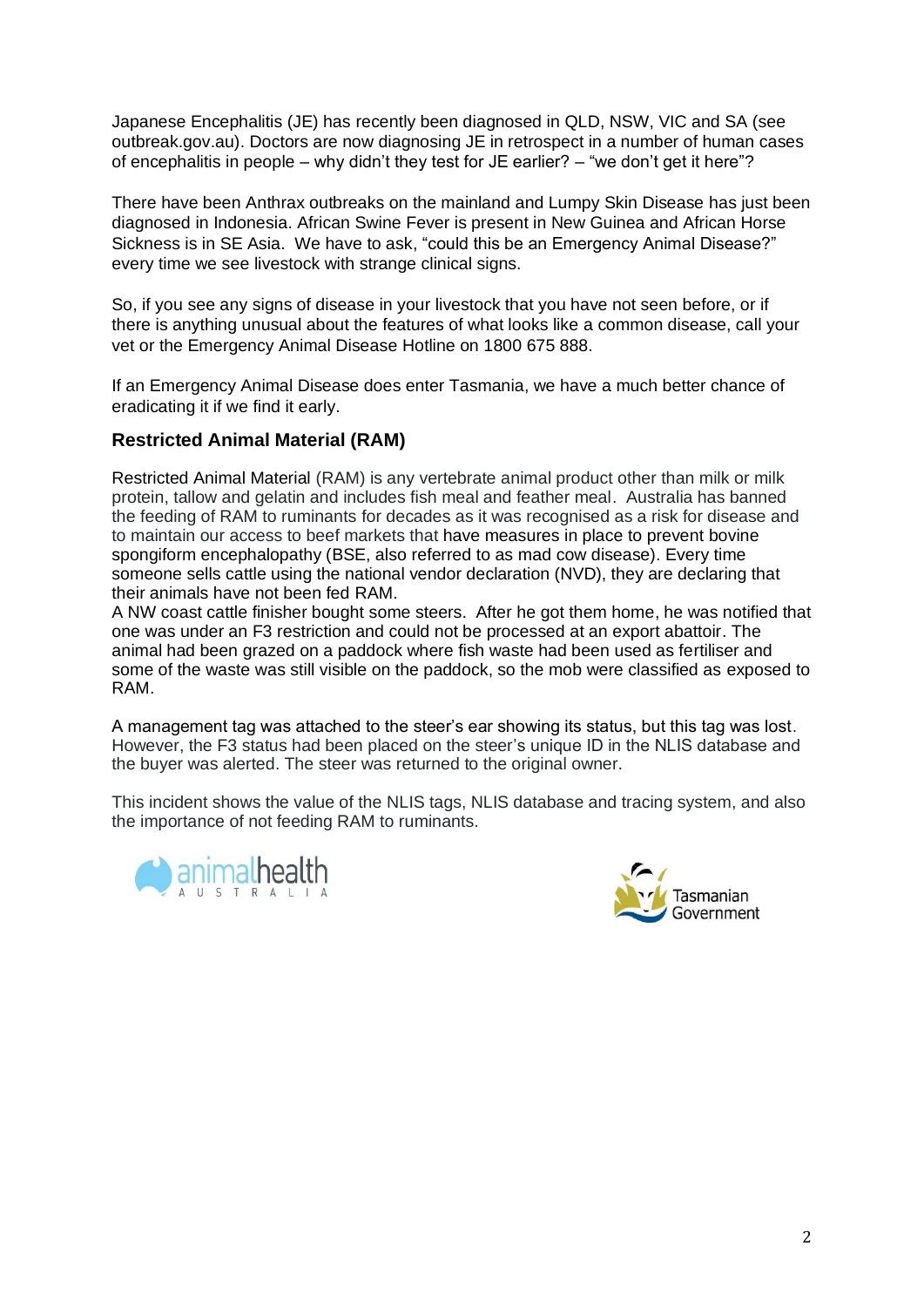# **Diseases and conditions seen in Tasmania in February 2022**

| <b>SHEEP</b>                           |                                                                                   |                                              |                                                                                                                                                                                                                                                                       |                                                                                                                                                                                                                                                                                                                                                                                                                                           |
|----------------------------------------|-----------------------------------------------------------------------------------|----------------------------------------------|-----------------------------------------------------------------------------------------------------------------------------------------------------------------------------------------------------------------------------------------------------------------------|-------------------------------------------------------------------------------------------------------------------------------------------------------------------------------------------------------------------------------------------------------------------------------------------------------------------------------------------------------------------------------------------------------------------------------------------|
| Disease/condition                      | Number of<br>reports/<br>cases                                                    | Region                                       | <b>Details</b>                                                                                                                                                                                                                                                        | Prevention, treatment, and other biosecurity advice or<br>measures                                                                                                                                                                                                                                                                                                                                                                        |
| Black udder scars in<br>ewes           | One ewe in<br>one medium<br>flock.                                                | Northern<br>Tasmania                         | One half of<br>udder goes<br>cold and<br>grey, blood-<br>stained fluid<br>can be<br>milked out of<br>teat. Usually<br>caused by a<br>Staph<br>bacteria.                                                                                                               | Acute cases caught early - treat with antibiotic and pain<br>relief (under vet supervision) If teat is cold and dead,<br>remove it so toxic fluids can drain. Antibiotics and anti-<br>inflammatories under vet supervision help. Isolate from<br>flock. A lot of udder tissue will die, must be gently cleaned<br>out and the udder can heal up over time as this one has,<br>leaving scars.                                             |
| Cachexia (very low<br>condition score) | A number of<br>weaners and<br>adult sheep<br>on several<br>properties             | Several flocks<br>across<br>Tasmania         | Weaners:<br>usually<br>parasites and<br>poor<br>nutrition.<br>Adult sheep<br>as for<br>weaners plus<br>possibility of<br>0 <sub>JD</sub>                                                                                                                              | Use effective drench and do follow-up WORMTEST.<br>Improve feeding. If only a few adult sheep in the mob are<br>very thin, talk to your vet about testing for OJD.                                                                                                                                                                                                                                                                        |
| Copper deficiency                      | One flock.                                                                        | Northern<br>Tasmania                         | Diagnose<br>with liver or<br>blood tests                                                                                                                                                                                                                              | Deficiencies may reduce immunity to worms and other<br>disease. Copper can be very toxic in sheep, so supplement<br>carefully - injections, capsules or adding copper to fertiliser<br>can all be used. Blocks don't ensure consistent intake, oral<br>drenching time-consuming.                                                                                                                                                          |
| Cough, persistent,<br>lambs.           | Several flocks                                                                    | NW,<br>Northern,<br>Southern<br>Tasmania     | Lambs cough,<br>little<br>response to<br>lungworm<br>drench.<br>Pneumonia<br>on post<br>mortem.                                                                                                                                                                       | If little response to lungworm drench, then probably an<br>infection. May be virus. Use antibiotics under veterinary<br>supervision if production loss/deaths occur and post<br>mortem indicates bacterial involvement.                                                                                                                                                                                                                   |
| Cud stain                              | One sheep in<br>one medium<br>flock                                               | Northern<br>Tasmania                         | Green stain<br>around<br>mouth.                                                                                                                                                                                                                                       | May be caused by paralysed cheek (sometimes due to<br>vaccination injuring facial nerve) causing grass to impact<br>between cheek and molars, loss of molar teeth, parasites of<br>tongue/food pipe (oesophagus).                                                                                                                                                                                                                         |
| Cysticercosis<br>("bladder worm")      | Detected at<br>abattoir in<br>10% of lambs<br>and 11.8% of<br>mutton<br>carcases. | NW,<br>Southern and<br>Northern<br>Tasmania. | Seen as small<br>clear bags of<br>fluid attached<br>to liver,<br>intestines, or<br>elsewhere in<br>abdominal<br>cavity of<br>sheep at<br>abattoir.<br>Causes liver<br>to be<br>trimmed or<br>condemned,<br>'runners'<br>condemned.<br>Spread by a<br>dog<br>tapeworm. | Prevented by stopping dogs from eating sheep offal and/or<br>by treating all dogs including pets with a wormer<br>containing praziquantel every 30 days. Visiting dogs<br>(contractors, shooters) must be treated at least 2 days<br>before arrival on property. Keep stray dogs off the<br>property. These measures also prevent sheep measles and<br>hydatids. See fact sheet on:<br>https://sheepconnecttas.com.au/disease-factsheets/ |
| Dags                                   | Wide-spread                                                                       | NW,<br>Southern and                          | Due to<br>scouring.                                                                                                                                                                                                                                                   | May be due to worms, gut infection (e.g. Salmonella,<br>Yersinia), nutritional factors. Have a WORTEST egg count                                                                                                                                                                                                                                                                                                                          |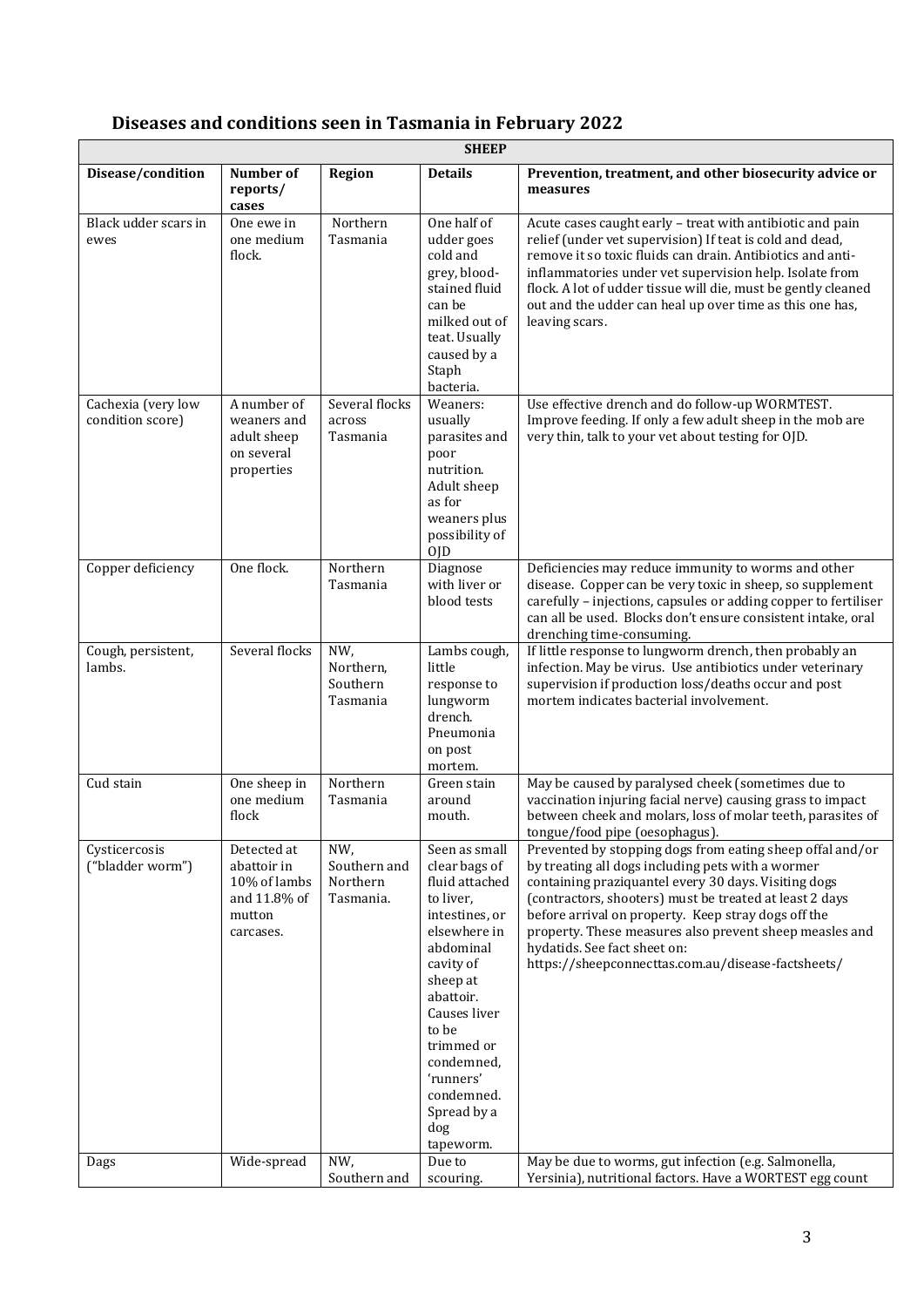|                                |                                                                       | Northern<br>Tasmania                                          |                                                                                                                                                                                                              | done and ask the laboratory to culture for Yersinia and<br>Salmonella if egg counts are low. Check paddock for plants<br>such as capeweed. Crutch. The Dealing with Dag Advisor<br>Manual is available at www.wool.com/flystrikelatest.                                                                                                                                                                                                                                                                                                                                                                                                              |
|--------------------------------|-----------------------------------------------------------------------|---------------------------------------------------------------|--------------------------------------------------------------------------------------------------------------------------------------------------------------------------------------------------------------|------------------------------------------------------------------------------------------------------------------------------------------------------------------------------------------------------------------------------------------------------------------------------------------------------------------------------------------------------------------------------------------------------------------------------------------------------------------------------------------------------------------------------------------------------------------------------------------------------------------------------------------------------|
| Dermo (lumpy wool)             | <b>One</b><br>property                                                | Northern<br>Tasmania                                          | Wool in hard<br>blocks along<br>topline.                                                                                                                                                                     | Can treat with long-acting tetracycline during dry period,<br>wait for 6 weeks and shear. Wool still valuable. Prevent by<br>not yarding sheep when wet to skin.                                                                                                                                                                                                                                                                                                                                                                                                                                                                                     |
| Ear tag infection              | 3 lambs, from<br>one medium<br>mob                                    | Northern<br>Tasmania                                          | Swelling,<br>crusts,<br>discharge<br>around area<br>where tag<br>goes through<br>ear                                                                                                                         | Clean and apply antiseptic spray. If ear is swollen may need<br>antibiotics under veterinary supervision. Prevent by<br>soaking tags in antiseptic before applying.                                                                                                                                                                                                                                                                                                                                                                                                                                                                                  |
| Fly strike                     | Widespread                                                            | Widespread<br>in NW,<br>Northern and<br>Southern<br>Tasmania. | Mostly<br>breech strike<br>but body<br>strike too.                                                                                                                                                           | Prevent: Identify and correct causes of scouring. Chemical<br>preventative treatments. Report if protection period<br>appears shorter than label claim. Correct tail length. Select<br>against sheep prone to dermo, fleece rot. Select for less<br>wrinkles, barer breech, less dags. Treat: frequent inspection<br>and early treatment of strikes. See:<br>https://www.wool.com/sheep/welfare/breech-flystrike/<br>and the FLYBOSS web site                                                                                                                                                                                                        |
| Foot abscess (heel<br>abscess) | A few<br>carryover<br>cases on one<br>property.<br>Healing<br>slowly. | Southern<br>Tasmania                                          | Swelling of<br>one toe, hot,<br>painful and<br>discharge<br>pus in acute<br>stage. May<br>affect all 4<br>feet in some<br>cases, but<br>usually one<br>foot.                                                 | Most are old, healing cases now. Treat: Pare away hoof to<br>allow drainage of pus, inject long-acting broad-spectrum<br>antibiotics and anti-inflammatories (under vet<br>supervision), keep feet dry e.g. on slatted floor of shearing<br>shed, place epsom salts on drainage point and bandage.<br>Ensure fit to load if transported.<br>Prevent: Keep mob average BCS to 3 - 3.3, autumn or pre-<br>lamb shear, reduce interdigital skin injury, walk through 5-<br>10% formalin or 10% zinc footbath weekly. See<br>https://www.dpi.nsw.gov.au/_data/assets/pdf_file/0013/<br>314410/Foot-abscess-in-sheep.pdf                                  |
| Foot lice                      | A number of<br>sheep in one<br>medium flock                           | Northern<br>Tasmania                                          | Sheep bite at<br>pasterns a<br>lot.                                                                                                                                                                          | Treat all sheep twice with an ivermectin 28 days apart and<br>move to paddocks which have not had sheep on them for at<br>least a month.                                                                                                                                                                                                                                                                                                                                                                                                                                                                                                             |
| Footrot (virulent)             | A number of<br>flocks.                                                | Widespread                                                    | Active spread<br>has<br>continued on<br>some wetter<br>properties<br>and on<br>irrigation.<br>Chronic cases<br>only in drier<br>areas.                                                                       | Control by footbathing, use of vaccine, cull chronic cases.<br>Too late to attempt eradication this autumn. Prevention:<br>Ask for a Sheep Health Declaration when buying sheep and<br>ensure section B1 confirms flock is free of virulent footrot<br>but still footbath and check feet on arrival. Maintain good<br>boundary fences. See Ute Guide for Tasmania:<br>https://www.wool.com/globalassets/wool/sheep/welfare<br>/other-husbandry/footrot--a-guide-to-identification-and-<br>control-in-the-field---tas-2019.pdf                                                                                                                        |
| Footrot<br>(intermediate)      | Confirmed in<br>three large<br>flocks                                 | Northern and<br>Southern<br>Tasmania                          | Under-<br>running of<br>hoof horn<br>only extends<br>part way up<br>the sole of<br>the hoof<br>(score 3) in<br>most affected<br>sheep. Can be<br>eradicated<br>but causes<br>less<br>production<br>loss than | Paring, footbathing, culling chronic cases, use of vaccine.<br>Eradication by repeated foot inspections and culling all<br>infected sheep can be executed but too late to start this<br>year. Ensure culls fit to load if transported. Prevention: Ask<br>for a Sheep Health Declaration when buying sheep and<br>ensure section B3 and 4 confirms flock is free of footrot but<br>still footbath and check feet on arrival. Maintain good<br>boundary fence. See Ute Guide for Tasmania:<br>https://www.wool.com/globalassets/wool/sheep/welfare<br>/other-husbandry/footrot--a-guide-to-identification-and-<br>control-in-the-field---tas-2019.pdf |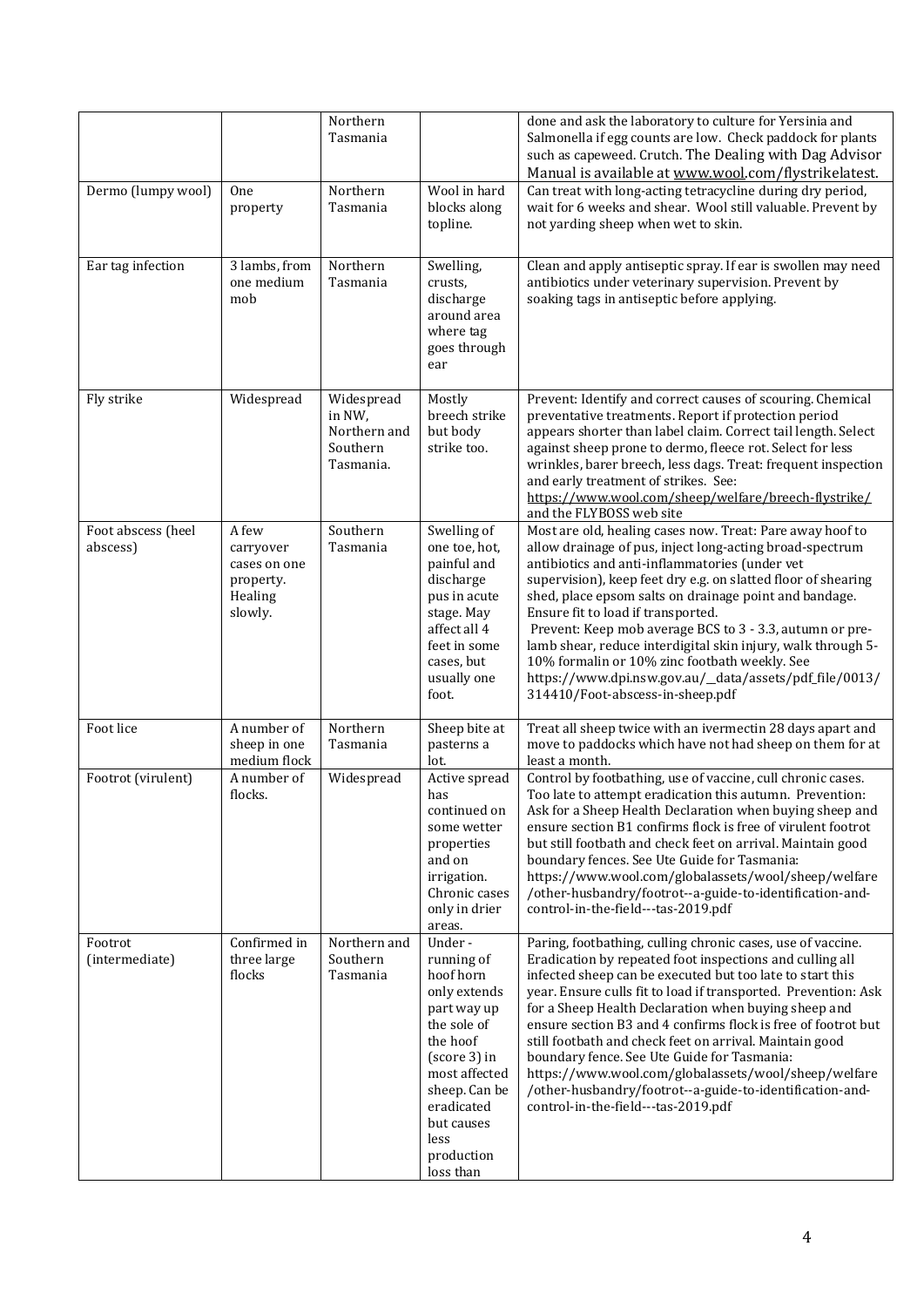|                                                  |                                                                                     |                                             | virulent<br>footrot.                                                                                                                                                                               |                                                                                                                                                                                                                                                                                                                                                  |
|--------------------------------------------------|-------------------------------------------------------------------------------------|---------------------------------------------|----------------------------------------------------------------------------------------------------------------------------------------------------------------------------------------------------|--------------------------------------------------------------------------------------------------------------------------------------------------------------------------------------------------------------------------------------------------------------------------------------------------------------------------------------------------|
| Footrot, benign<br>('scaled')                    | A number of<br>reports.<br>Confirmed by<br>laboratory<br>testing in<br>some.        | Widespread                                  | Score 1 and 2<br>lesions (less<br>than 2mm<br>under-<br>running of<br>hoof horn at<br>heel)                                                                                                        | Also called benign footrot but can be due to Ovine<br>Interdigital Dermatitis (OID) as well. Re-check in 14 days to<br>ensure not progressing to virulent footrot. Usually<br>responds to footbathing and dry conditions underfoot.                                                                                                              |
| Footrot vaccination<br>lesions                   | High<br>proportion of<br>Persian<br>sheep in<br>small flock                         | Northern<br>Tasmania                        | Swelling,<br>wool loss,<br>some<br>discharge<br>from<br>vaccination<br>site. Usually<br>heal up and<br>flatten out<br>over 6 weeks.                                                                | Footrot vaccine often causes lumps under skin so place<br>vaccine where this will not affect sheep ie side of neck.<br>Lesions don't usually become infected or flyblown so<br>usually best left alone to heal. Be aware that self-injection<br>must be treated promptly - go straight to your doctor if you<br>accidentally vaccinate yourself. |
| Fractured leg                                    | One adult<br>sheep after<br>transport,<br>one healed<br>case.                       | Northern<br>Tasmania                        | Trauma<br>suspected<br>cause but<br>bone fragility<br>may be<br>underlying<br>cause.                                                                                                               | Broken bones in sheep heal well if skin unbroken, but must<br>be splinted properly. Must have padding between splint and<br>leg, splint must extend one joint above and one joint below<br>the break. Antibiotic cover and pain relief under vet<br>supervision. Feed well balanced diet.                                                        |
| Grass seeds in eyes,<br>mouth and under<br>skin. | Several<br>properties.<br>1.3% of<br>mutton<br>carcasses<br>trimmed due<br>to seed. | Southern<br>Tasmania                        | Grass seeds<br>(usually<br>barley grass)<br>get under<br>third eyelid<br>and cause<br>irritation of<br>cornea<br>(surface of<br>eye) causing<br>discharge<br>down cheeks,<br>or get under<br>skin. | Grass seeds must be removed manually from eye, then use<br>a spay or ointment to control infection. Can also lodge in<br>mouth and can be manually removed. Shear or wig sheep to<br>reduce seed pickup. Barley grass can be controlled with<br>strategic grazing, herbicides or slashing.                                                       |
| Laceration to lip                                | One sheep in<br>one mob                                                             | Northern<br>Tasmania                        | Suggests dog<br>bite                                                                                                                                                                               | Muzzle dogs that bite when handling sheep.                                                                                                                                                                                                                                                                                                       |
| Lameness                                         | A number of<br>sheep in a<br>number of<br>mobs                                      | NW,<br>Northern and<br>Southern<br>Tasmania | Reluctant to<br>bear full<br>weight on at<br>least one<br>foot.                                                                                                                                    | Could be footrot, scald, foot abscess, scabby mouth of feet,<br>arthritis, injuries, toe abscess, laminitis, standing on<br>concrete surfaces too long. Identify cause and treat<br>accordingly.                                                                                                                                                 |
| Lice (body lice)                                 | A number of<br>flocks                                                               | Southern<br>Tasmania.                       | Sheep body<br>lice cause<br>fleece<br>damage.<br>Check for<br>2mm long<br>insects with<br>broad<br>reddish head<br>moving<br>slowly away<br>from light by                                          | See LICEBOSS: http://www.liceboss.com.au/sheep-goats/<br>for a full practical guide to managing and preventing sheep<br>body lice. Use Sheep Health Declaration when buying<br>sheep.                                                                                                                                                            |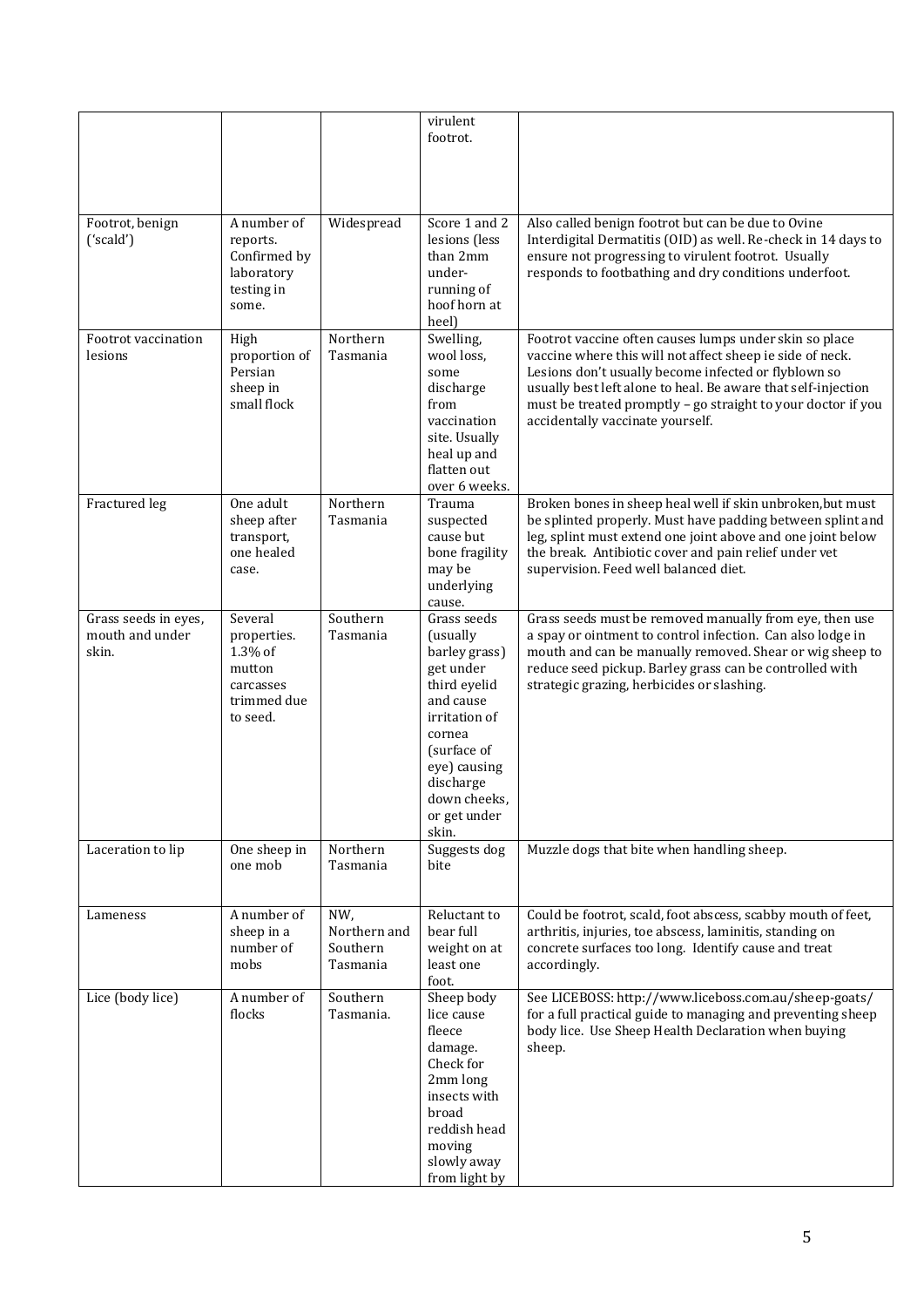|                                                 |                                                                                                                       |                                                                | parting wool<br>10 times<br>down each<br>side of 10<br>sheep.                                                                                                                                                                       |                                                                                                                                                                                                                                                                                                                                                                                                                                                                                                                                                                                                                                                                                                                                                            |
|-------------------------------------------------|-----------------------------------------------------------------------------------------------------------------------|----------------------------------------------------------------|-------------------------------------------------------------------------------------------------------------------------------------------------------------------------------------------------------------------------------------|------------------------------------------------------------------------------------------------------------------------------------------------------------------------------------------------------------------------------------------------------------------------------------------------------------------------------------------------------------------------------------------------------------------------------------------------------------------------------------------------------------------------------------------------------------------------------------------------------------------------------------------------------------------------------------------------------------------------------------------------------------|
| Liver damage                                    | Three sheep<br>in one<br>medium flock                                                                                 | Northern<br>Tasmania                                           | These mainly<br>lay down and<br>died, a few<br>showed<br>photosensitis<br>ation.                                                                                                                                                    | Liver fluke, blue-green algae on dams, poisonous plants<br>such as ragwort and St Johns' wort, copper poisoning all<br>ruled out so possibly fungal toxins in pasture.                                                                                                                                                                                                                                                                                                                                                                                                                                                                                                                                                                                     |
| Liver fluke                                     | Detected at<br>abattoir in<br>3.8% of<br>lambs and<br>3.4% of<br>mutton<br>carcasses.<br>Also found in<br>Fluketests. | NW,<br>Northern and<br>Southern<br>Tasmania                    | Abattoir<br>detection,<br>farm post<br>mortem or<br>Fluke eggs<br>found in<br><b>FLUKETEST</b><br>on manure<br>samples sent<br>to laboratory.<br>Bottle jaw,<br>anaemia,<br>weight loss<br>and deaths<br>from heavy<br>infestation. | Pickup of immatures is continuing, and mature fluke will be<br>in bile ducts now so Fluketest monitoring from now on is<br>logical. Triclabendazole best treatment from November to<br>July as it kills immature fluke as well as mature fluke but<br>has 63 days ESI. Treat slaughter stock then keep them on<br>paddocks with trough water until slaughter if possible or<br>use albendazole at higher recommended dose rate even<br>though it only kills adults (10-day WHP/ESI). Consider<br>treatment with a different flukicide family in late winter to<br>kill adult fluke that may be resistant to triclabendazole<br>(resistance has been demonstrated in Tasmania.) See fact<br>sheet on https://sheepconnecttas.com.au/disease-<br>factsheets/ |
| Redgut                                          | A number of<br>reports                                                                                                | Widespread<br>through<br>Northern and<br>Southern<br>midlands. | Redgut on<br>lucerne/clov<br>er. Seen as<br>sudden death<br>and rapid<br>bloating.<br>Dark red<br>twisted<br>intestines on<br>post mortem.                                                                                          | Provide access to roughage                                                                                                                                                                                                                                                                                                                                                                                                                                                                                                                                                                                                                                                                                                                                 |
| Lumpy jaw                                       | One outbreak<br>on one<br>property                                                                                    | Northern<br>Tasmania                                           | Bony<br>swelling in<br>jaw bone,<br>usually front<br>of lower jaw.<br>Possibly due<br>to chronic<br>infection.                                                                                                                      | Cull affected sheep.                                                                                                                                                                                                                                                                                                                                                                                                                                                                                                                                                                                                                                                                                                                                       |
| Nematodirus                                     | Weaners in a<br>number of<br>flocks                                                                                   | Southern and<br>Northern<br>Tasmania                           | Weaners<br>scour with<br>poor growth<br>rates.<br>Nematodirus<br>egg counts<br>may or may<br>not be high.                                                                                                                           | Nematodirus egg counts often do not reflect adult worm<br>burden inside the weaners. Post mortem a typical case and<br>have a total worm count done or treat and look for<br>response.                                                                                                                                                                                                                                                                                                                                                                                                                                                                                                                                                                     |
| Nephritis (kidney<br>damage)                    | Detected at<br>abattoir in<br>7.6% of lamb<br>and 7.4% of<br>sheep<br>carcases                                        | NW,<br>Northern and<br>Southern<br>Tasmania                    | Kidneys are<br>swollen,<br>white spotted<br>or scarred.                                                                                                                                                                             | Infection via urinary tract or blood stream. Prevention:<br>make sure lambs have access to good quality water and<br>have been trained to drink if source of water (eg troughs vs<br>dams) changes at weaning. Correct tail length and good<br>hygiene at marking.                                                                                                                                                                                                                                                                                                                                                                                                                                                                                         |
| Ocular (eye)<br>discharge, purulent,<br>one eye | A number of<br>weaners<br>from one<br>large flock                                                                     | Northern<br>Tasmania                                           | Most likely<br>barley grass<br>seed.                                                                                                                                                                                                | Control barley grass with intensive rotational grazing,<br>herbicide or topping. Grass seeds should be removed from<br>eye as soon as possible.                                                                                                                                                                                                                                                                                                                                                                                                                                                                                                                                                                                                            |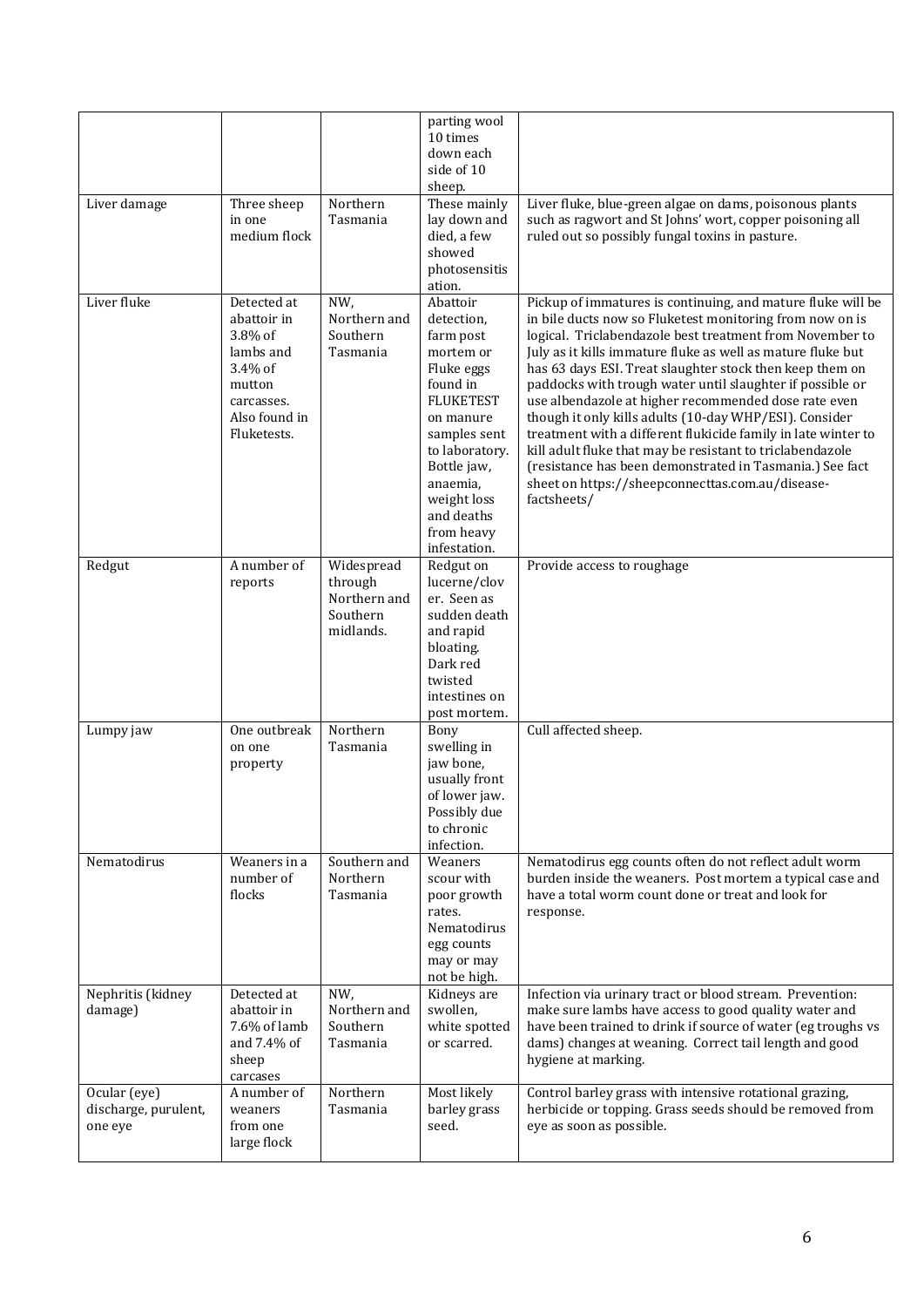| Overgrown hooves         | Widespread                                         | NW,<br>Northern and<br>Southern<br>Tasmania                   | Hooves long<br>and toes may<br>curl up<br>("slipper<br>feet") or wall<br>of hoof can<br>roll under<br>(differentiate<br>from footrot)                                                                    | Pare hooves back into shape. Hooves neglected for a long<br>time may grow a lot of excess toe horn and require careful<br>paring back to avoid bleeding.                                                                                              |
|--------------------------|----------------------------------------------------|---------------------------------------------------------------|----------------------------------------------------------------------------------------------------------------------------------------------------------------------------------------------------------|-------------------------------------------------------------------------------------------------------------------------------------------------------------------------------------------------------------------------------------------------------|
| Photosensitisation       | A number of<br>lambs in one<br>large flock         | Northern<br>Tasmania                                          | Skin peeled<br>off back of<br>ears.                                                                                                                                                                      | May be caused by liver damage, blue-green algae on dams,<br>Facial Eczema, poisonous plants. Remove from paddock,<br>provide deep shade to protect from sunlight. Multivitamin<br>injections, antibiotic cover under vet supervision if<br>necessary. |
| Pink eye                 | Several flocks                                     | Southern<br>Tasmania                                          | Discharge<br>down cheeks,<br>white areas<br>on cornea of<br>eye. Usually<br>spread by<br>flies, long<br>grass and<br>close contact<br>(eg yarding)                                                       | If low prevalence and on good feed and water leave alone to<br>self-heal as mustering can increase spread within mob.<br>Treat with antibiotic injections under vet supervision. Eye<br>ointments/sprays less effective.                              |
| Pneumonia                | One case<br>diagnosed by<br>post mortem<br>in lamb | Northern<br>Tasmania                                          | Deaths,<br>difficulty<br>breathing,<br>cough, slow<br>growth rate.                                                                                                                                       | Early cases in front part of lungs. Antibiotic treatment<br>under vet supervision of cases (best caught early). Reduce<br>any stress factors. See<br>https://animalhealthaustralia.com.au/wp-<br>content/uploads/NSHMP-Pneumonia-Pleurisy.pdf         |
| Pulpy Kidney in<br>lambs | One outbreak                                       | Northern<br>Tasmania                                          | Lambs on dry<br>rape crop.<br>Vaccinated<br>only once.<br>Sudden<br>deaths.                                                                                                                              | Vaccinate ewes pre-lambing. Vaccinate lambs at marking<br>and weaning. May need to use 8-in-1 or 3rd vaccination if<br>losses occur later, especially if on pure Lucerne or clover.                                                                   |
| Ruptured udder           | Small % of<br>ewes in one<br>large flock           | Northern<br>Tasmania                                          | Seen as raw<br>area after<br>dead tissues<br>fall off after<br>very acute<br>toxic mastitis<br>earlier.                                                                                                  | Some of these will heal if raw area is small and clean and<br>raw tissue does not stick out too far. Otherwise should be<br>culled.                                                                                                                   |
| Ryegrass staggers        | Widespread<br>and severe                           | Northern and<br>Southern<br>Tasmania                          | Usually<br>young sheep<br>- tremors,<br>abnormal<br>gait, may<br>become<br>downers,<br>may convulse<br>when<br>disturbed.<br>Often seek<br>water and<br>drown in<br>dams. Can<br>have high<br>mortality. | See https://dpipwe.tas.gov.au/biosecurity-<br>tasmania/animal-biosecurity/animal-<br>health/sheep/perennial-ryegrass-staggers for details on<br>diagnosis treatment and prevention.                                                                   |
| Salmonella               | Two large<br>flocks<br>affected                    | Northern and<br>Southern<br>Tasmania -<br>about 50<br>deaths. | Sudden<br>death. Scour.<br>Inflamed gut<br>seen at post<br>mortem                                                                                                                                        | Stress, overcrowding or antacids in formulated pellet feeds<br>may predispose to infection. Your veterinarian may<br>prescribe antibiotic treatment. Prevent by reducing stress.                                                                      |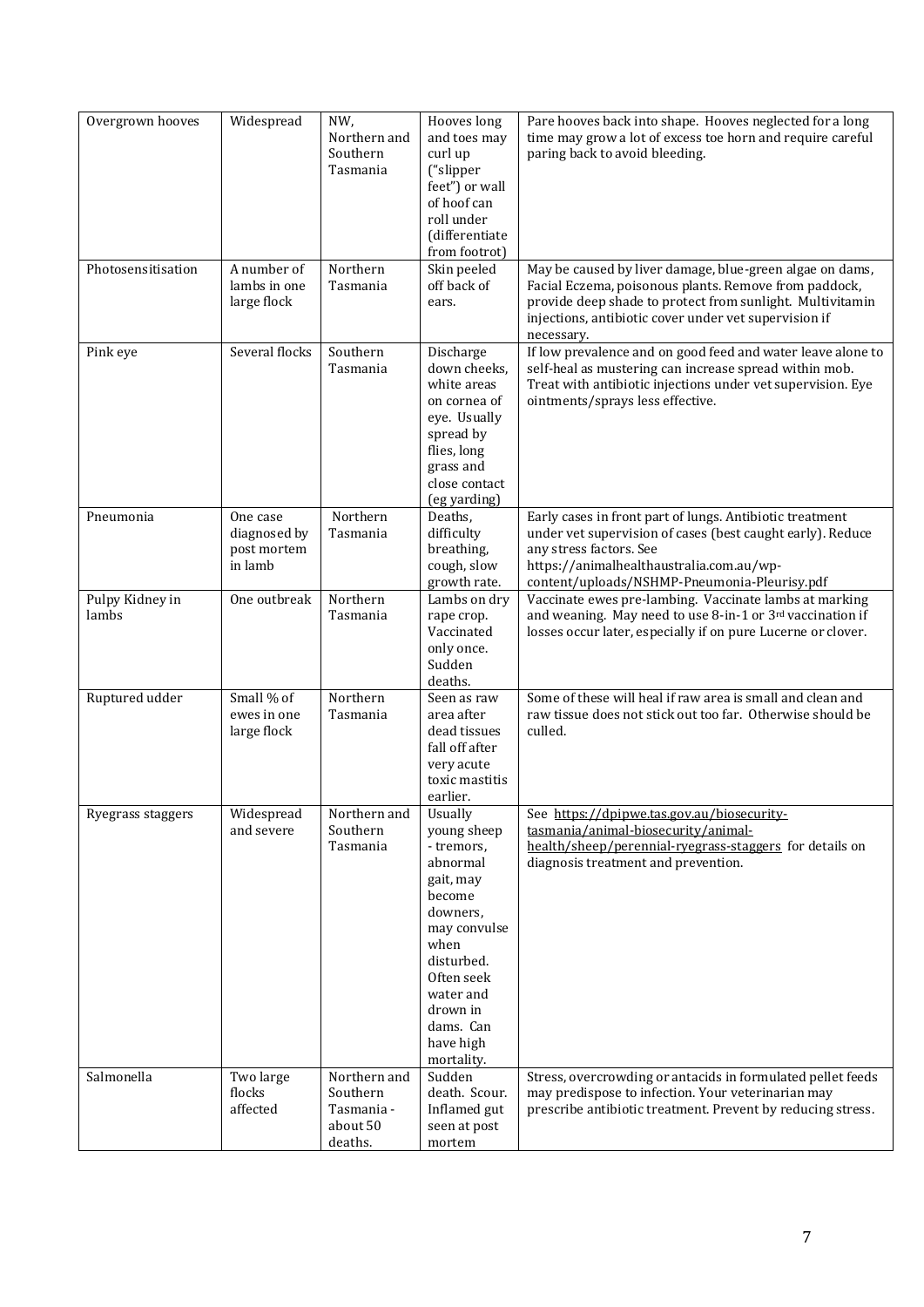| Sarcosporidia<br>("Sarco") | Detected at<br>abattoir in<br>$0.2\%$ of<br>lamb/hogget<br>carcasses and<br>9% of mutton<br>carcasses. | NW,<br>Southern and<br>Northern<br>Tasmania | Small 'rice<br>grain' whitish<br>raised lesions<br>on outside of<br>food pipe<br>(oesophagus)<br>, diaphragm<br>and in<br>skeletal<br>muscles.<br>Carcase<br>trimmed or<br>condemned.                                                                        | Spread by cats. Takes a long time to grow so not seen in<br>lambs. Deny cats access to sheep meat, burn or bury<br>carcasses promptly, eradicate feral cats over large area. See<br>fact sheet on: https://sheepconnecttas.com.au/disease-<br>factsheets/                                                                                                                                                                                                                                                                  |
|----------------------------|--------------------------------------------------------------------------------------------------------|---------------------------------------------|--------------------------------------------------------------------------------------------------------------------------------------------------------------------------------------------------------------------------------------------------------------|----------------------------------------------------------------------------------------------------------------------------------------------------------------------------------------------------------------------------------------------------------------------------------------------------------------------------------------------------------------------------------------------------------------------------------------------------------------------------------------------------------------------------|
| Sheep measles              | Detected at<br>abattoir in<br>8.7% of lamb<br>and 9.5% of<br>mutton<br>carcasses                       | NW,<br>Northern<br>and Southern<br>Tasmania | Small whitish<br>mass about<br>half the size<br>of a 5 cent<br>piece<br>protruding<br>from the<br>muscle of the<br>heart,<br>diaphragm or<br>skeletal<br>muscle.<br>Hearts<br>condemned.<br>Carcase is<br>trimmed or<br>condemned if<br>too many to<br>trim. | This is the intermediate stage of a dog tapeworm.<br>Prevented by stopping dogs from eating raw sheep meat.<br>Freeze sheep carcase meat for 2 weeks before feeding to<br>dogs, burn/bury sheep carcases promptly and/or treat all<br>dogs including pets with a wormer containing praziquantel<br>every 30 days. Visiting dogs (contractors, shooters) must be<br>treated 2 days before arrival on property. Keep stray dogs<br>off the property. See fact sheet on<br>https://sheepconnecttas.com.au/disease-factsheets/ |
| Skin cancer                | A number of<br>aged ewes in<br>one large<br>flock                                                      | Northern<br>Tasmania                        | Any lump<br>that grows<br>over time<br>and<br>especially if it<br>develops an<br>ulcerated<br>surface could<br>be cancer.                                                                                                                                    | Most lumps on eyelids, nose, vulva, tail (mulesed) and ears<br>are cancers brought on by sun exposure. Other cancers are<br>possible but rare. Mulesing with a "V" over the tail and<br>cutting tails at vulva tip length helps prevent tail and vulval<br>cancer, shade trees help prevent others. Some can be<br>removed surgically if caught early but not usually economic.                                                                                                                                            |
| Strawberry footrot         | One flock                                                                                              | Southern<br>Tasmania                        | Thickened<br>skin, raw<br>protruding<br>flesh and<br>crusts in<br>wool of lower<br>leg. May have<br>been old<br>cases.                                                                                                                                       | Caused by same bacteria as Dermo (lumpy wool) and<br>occurs when sheep are walking in long wet grass and lower<br>legs are constantly wet. Can be treated as for dermo.                                                                                                                                                                                                                                                                                                                                                    |
| Sunburn scars              | Several<br>crossbred<br>ewes in a<br>medium mob                                                        | Northern<br>Tasmania                        | Peeling of<br>skin along<br>topline.                                                                                                                                                                                                                         | Bare shorn British breed or XB sheep that are shorn very<br>close to skin can suffer from sunburn if placed in paddock<br>without enough shade.                                                                                                                                                                                                                                                                                                                                                                            |
| Transport death            | Two sheep<br>from two<br>flocks                                                                        | Northern<br>Tasmania                        | Found dead<br>on unloading.                                                                                                                                                                                                                                  | Many possible causes. Ensure correct loading density per<br>pen to make sure sheep don't smother during transport.                                                                                                                                                                                                                                                                                                                                                                                                         |
| Wool break                 | A few sheep<br>in several<br>flocks                                                                    | Northern and<br>Southern<br>Tasmania        | Wool staples<br>easily pulled<br>apart. Whole<br>fleece may<br>fall out.                                                                                                                                                                                     | Any stress can weaken the wool fibre as it grows. Individual<br>sheep may lose fleece after acute infection e.g. mastitis,<br>whole mobs can have 'tender wool' after nutritional<br>restriction or disease outbreak (e.g. heavy worm<br>infestation) events.                                                                                                                                                                                                                                                              |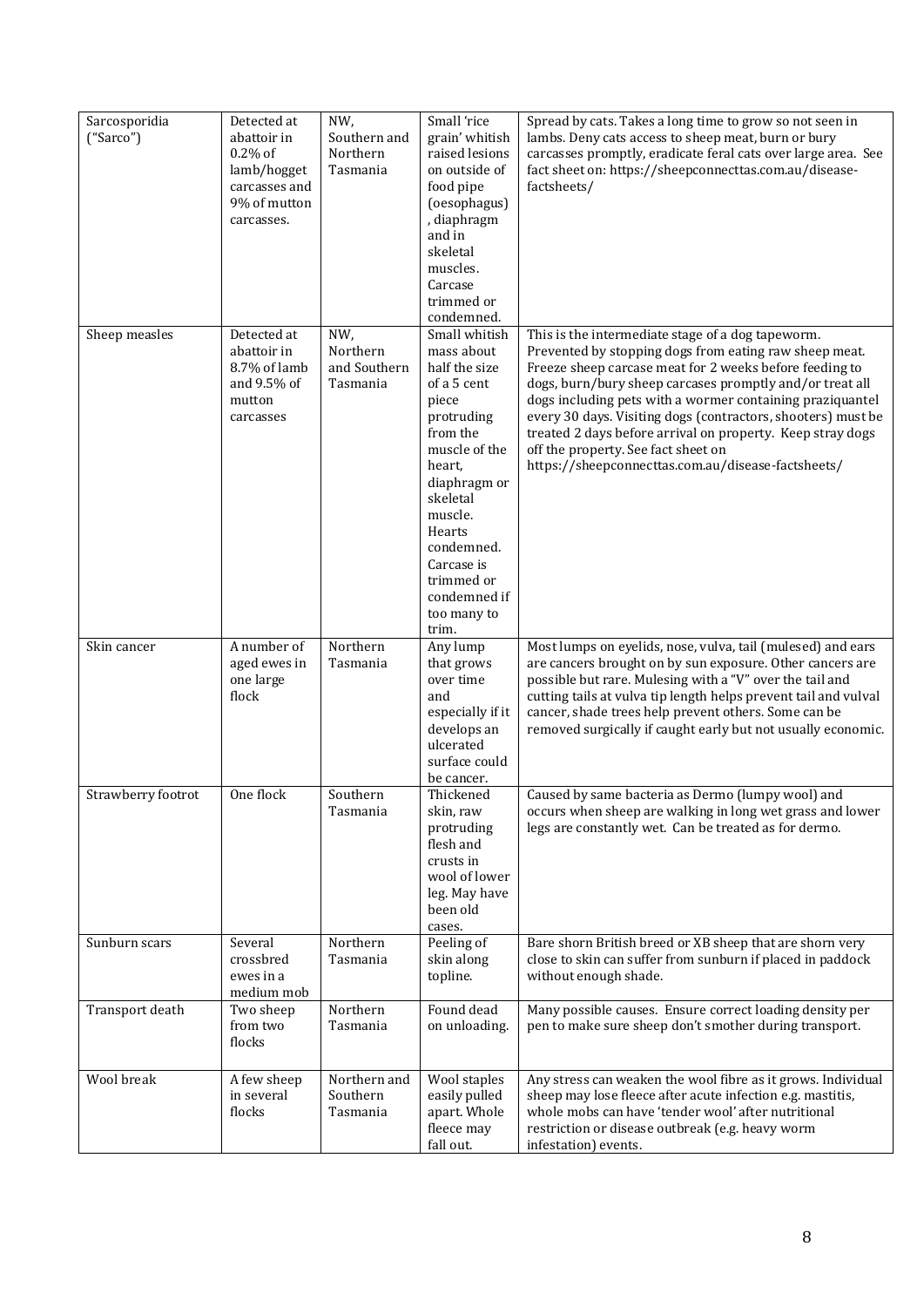| Worms                                            | Multiple<br>reports,<br>mostly on<br>irrigation<br>and wetter<br>areas near<br>East coast. | Widespread.                                 | Scour, High<br>faecal egg<br>count. Some<br>counts over<br>1000 despite<br>grazing<br>lucerne.                           | Brown stomach worm is predominant summer worm but<br>Barbers Pole Worm can show up anywhere at this time of<br>year. Differentiate from nutritional scour or coccidia by<br>WORMTEST. Use effective drench. Check that drench is<br>working by repeating egg count 10-14 days later. Try to<br>plan 'clean' paddocks for weaned lambs and pre-lamb<br>drenched ewes. See WORMBOSS at:<br>http://www.wormboss.com.au/sheep-<br>goats/programs/sheep.php |
|--------------------------------------------------|--------------------------------------------------------------------------------------------|---------------------------------------------|--------------------------------------------------------------------------------------------------------------------------|--------------------------------------------------------------------------------------------------------------------------------------------------------------------------------------------------------------------------------------------------------------------------------------------------------------------------------------------------------------------------------------------------------------------------------------------------------|
| <b>CATTLE</b>                                    |                                                                                            |                                             |                                                                                                                          |                                                                                                                                                                                                                                                                                                                                                                                                                                                        |
| Bracken poisoning                                | One herd                                                                                   | <b>NW</b><br>Tasmania                       | Blood in<br>manure, from<br>nose,<br>anaemic, can<br>get<br>secondary<br>pneumonia                                       | Usually calves or cattle new to bracken. Cases can start up<br>to 6 weeks after exposure. Early fronds mostly eaten. Low<br>white cell count. No really effective treatment, Vet may<br>prescribe antibiotics to stop secondary infections. Usually<br>die.                                                                                                                                                                                            |
| Corkscrew claw                                   | One cow on<br>one property                                                                 | Northern<br>Tasmania                        | Outside claw<br>on hind leg<br>grows up off<br>ground in<br>corkscrew<br>form                                            | Genetic cause. Cull.                                                                                                                                                                                                                                                                                                                                                                                                                                   |
| Eye cancer in<br>Hereford cow.                   | One case in<br>one herd                                                                    | Northern<br>Tasmania                        | Growth or<br>ulceration of<br>eye or eyelid.<br>More<br>common in<br>breeds with<br>white<br>pigmentation<br>around eye. | Very early growths can be frozen, burnt (electrocautery) or<br>scraped off. More advanced require surgery. Severe require<br>euthanasia. Don't transport if cow can't close eyelid due to<br>size of growth.                                                                                                                                                                                                                                           |
| Hoof cracks                                      | One bull in<br>one herd                                                                    | Northern<br>Tasmania                        | Crack runs<br>from<br>coronary<br>band to<br>bottom of<br>hoof wall                                                      | Could be due to damage to coronary band as hoof grows<br>from coronary band. Dietary deficiency and genetic factors<br>possible.                                                                                                                                                                                                                                                                                                                       |
| Horning wounds                                   | Smallest<br>steer in pen<br>of 4 horned<br>Friesian<br>steers                              | Northern<br>Tasmania.                       | Bruising due<br>to horning<br>during<br>transport is a<br>significant<br>cause of<br>trimming in<br>abattoir.            | Use polled breeds, dehorn, or at least 'tip' the horns so that<br>less damage is done.                                                                                                                                                                                                                                                                                                                                                                 |
| Ocular (eye)<br>discharge (clear,<br>watery)     | Several cows<br>from a<br>number of<br>herds                                               | NW,<br>Northern and<br>Southern<br>Tasmania | Usually<br>caused by an<br>irritant such<br>as pollen,<br>dust etc but<br>can be first<br>stage of Pink<br>Eye.          | May not be possible to remove from irritants. Observe again<br>later to make sure Pink Eye is not developing.                                                                                                                                                                                                                                                                                                                                          |
| Orchitis and<br>epididymitis in bull<br>testicle | One bull in<br>one small<br>herd                                                           | Southern<br>Tasmania                        | One testicle<br>larger than<br>other, and<br>tail of<br>epididymis<br>flattened.<br>Other testicle<br>was soft           | Injury or infection of one testicle. Internal accessory sex<br>glands felt abnormal as well. Bull was culled.                                                                                                                                                                                                                                                                                                                                          |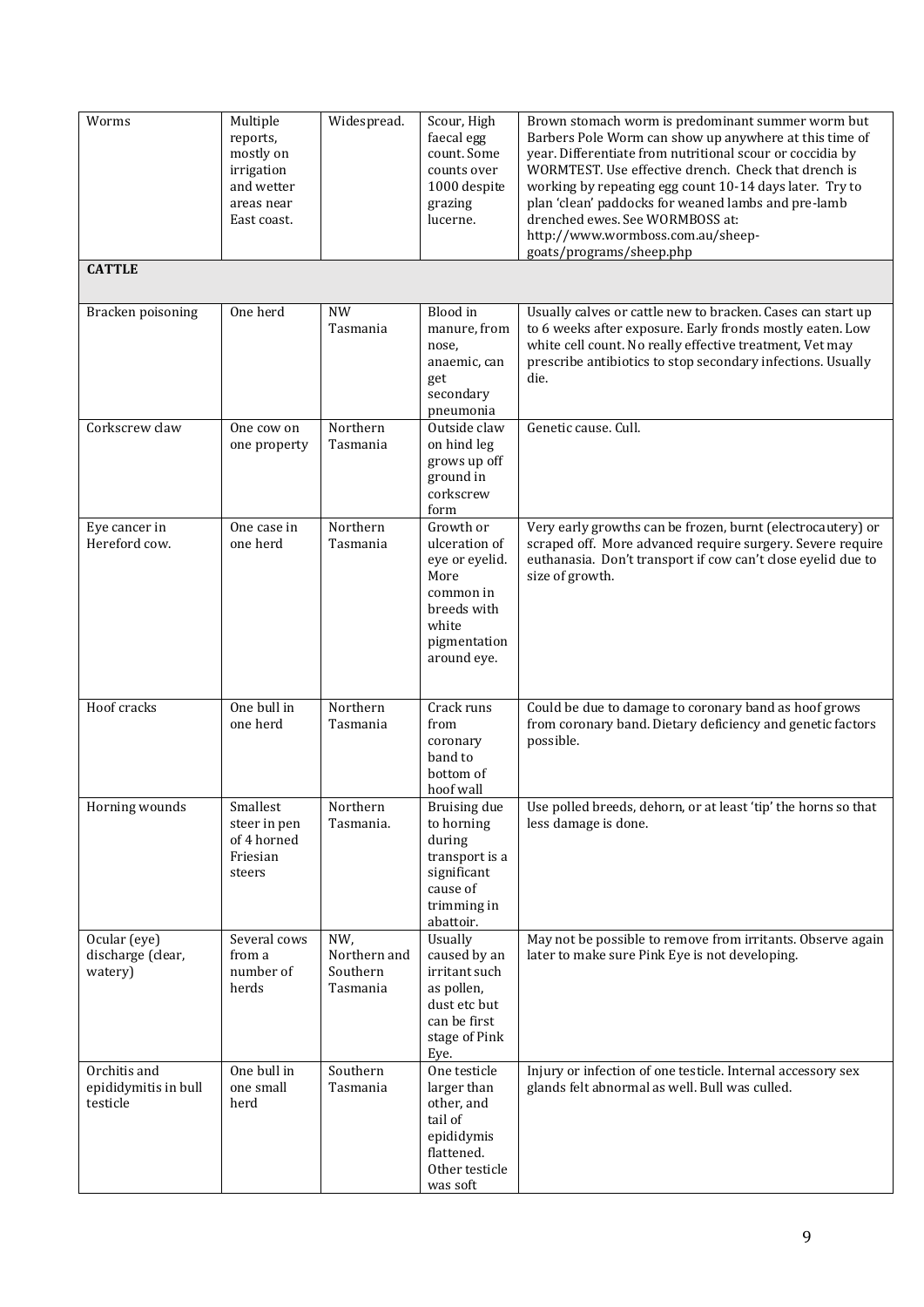| Photosensitisation<br>and nervous signs | 1 cow in one<br>small herd                                       | Southern<br>Tasmania                 | Skin peels off<br>areas with<br>little hair or<br>white hair.                                                                                                                                                                       | Liver damage can cause brain damage too and some cattle<br>react to tingling sensation in skin. May be caused by Acute<br>Bovine Liver Disease (ABLD), blue-green algae on dams,<br>Facial Eczema, poisonous plants. Remove from paddock,<br>provide deep shade to protect from sunlight. Multivitamin<br>injections, antibiotic cover if necessary. Neurological cases<br>may qualify for Bucks for Brains subsidy if necropsied by<br>vet. |
|-----------------------------------------|------------------------------------------------------------------|--------------------------------------|-------------------------------------------------------------------------------------------------------------------------------------------------------------------------------------------------------------------------------------|----------------------------------------------------------------------------------------------------------------------------------------------------------------------------------------------------------------------------------------------------------------------------------------------------------------------------------------------------------------------------------------------------------------------------------------------|
| Pink Eye                                | A number of<br>young cattle<br>co-mingled<br>and<br>transported. | Northern<br>Tasmania                 | Usually both<br>eyes<br>inflamed,<br>discharge.                                                                                                                                                                                     | Start treatment early. Separate affected cattle, use eye<br>creams, antibiotic injection into eyelids, eye patches or vet<br>can stitch eyelids. If cattle are not treated early, both eyes<br>can rupture and animal has to be euthanased. There is a<br>vaccine available that covers most of the strains of pink eye<br>bacteria that occur in Tasmania.                                                                                  |
| Runty yearling                          | 1 heifer on<br>one small<br>property                             | Southern<br>Tasmania                 | May be due<br>to pestiivrus.                                                                                                                                                                                                        | Calves that are infected at 30-90 days of pregnancy may be<br>persistently infected and usually do not grow well and die<br>before 18 months of age. Blood or skin tests can detect such<br>PI calves.                                                                                                                                                                                                                                       |
| Ryegrass staggers                       | Wide-spread<br>in North,<br>some in<br>Southern<br>Tasmania      | Northern and<br>Southern<br>Tasmania | <b>Usually more</b><br>severe in<br>young cattle -<br>tremors,<br>abnormal<br>gait, may<br>become<br>downers,<br>may convulse<br>when<br>disturbed.<br>Often seek<br>water and<br>can drown in<br>dams. Can<br>have<br>mortalities. | See https://dpipwe.tas.gov.au/biosecurity-<br>tasmania/animal-biosecurity/animal-<br>health/sheep/perennial-ryegrass-staggers for details on<br>diagnosis treatment and prevention. Feed with additives to<br>absorb the ryegrass toxin in the rumen may be worth a try.                                                                                                                                                                     |
| Solar abscess                           | One bull in<br>one small<br>herd                                 | Southern<br>Tasmania                 | Under-<br>running and<br>black tracts<br>under sole of<br>both front<br>hooves.                                                                                                                                                     | Remove from mob, pare hooves to expose and drain all<br>under-run areas. Anti-biotics and anti-inflammatories<br>under vet supervision.                                                                                                                                                                                                                                                                                                      |
| Sudden death, liver<br>damage           | $2 \cos$ in one<br>large herd.                                   | <b>NW</b><br>Tasmania                | May be<br>caused by<br>ABLD, Facial<br>Eczema,<br>black disease,<br>plant<br>poisoning.                                                                                                                                             | Have post mortem carried out by vet.                                                                                                                                                                                                                                                                                                                                                                                                         |
| Transport deaths                        | A number of<br>cattle in one<br>consignment                      | <b>NW</b><br>Tasmania                | May be due<br>to transport<br>tetany.                                                                                                                                                                                               | Magnesium water additives offered to cattle prior to<br>loading can be used to help prevent transport tetany.                                                                                                                                                                                                                                                                                                                                |
| <b>ALPACAS and CAMELS</b>               |                                                                  |                                      |                                                                                                                                                                                                                                     |                                                                                                                                                                                                                                                                                                                                                                                                                                              |
| No reports                              |                                                                  |                                      |                                                                                                                                                                                                                                     |                                                                                                                                                                                                                                                                                                                                                                                                                                              |
| <b>GOATS</b>                            |                                                                  |                                      |                                                                                                                                                                                                                                     |                                                                                                                                                                                                                                                                                                                                                                                                                                              |
| Footrot (virulent)                      | One small<br>herd.                                               | Northern<br>Tasmania                 | Harder to<br>clinically<br>diagnose<br>virulence in<br>goats as<br>under-                                                                                                                                                           | Control by footbathing, use of vaccine, cull chronic cases.<br>Could attempt eradication this summer if number of<br>infected goats is low, but rain due to La Nina year may<br>disrupt. Prevention: Ask for a Goat Health Declaration<br>when buying goats and ensure section 3 confirms flock is<br>free of virulent footrot but still footbath and check feet on                                                                          |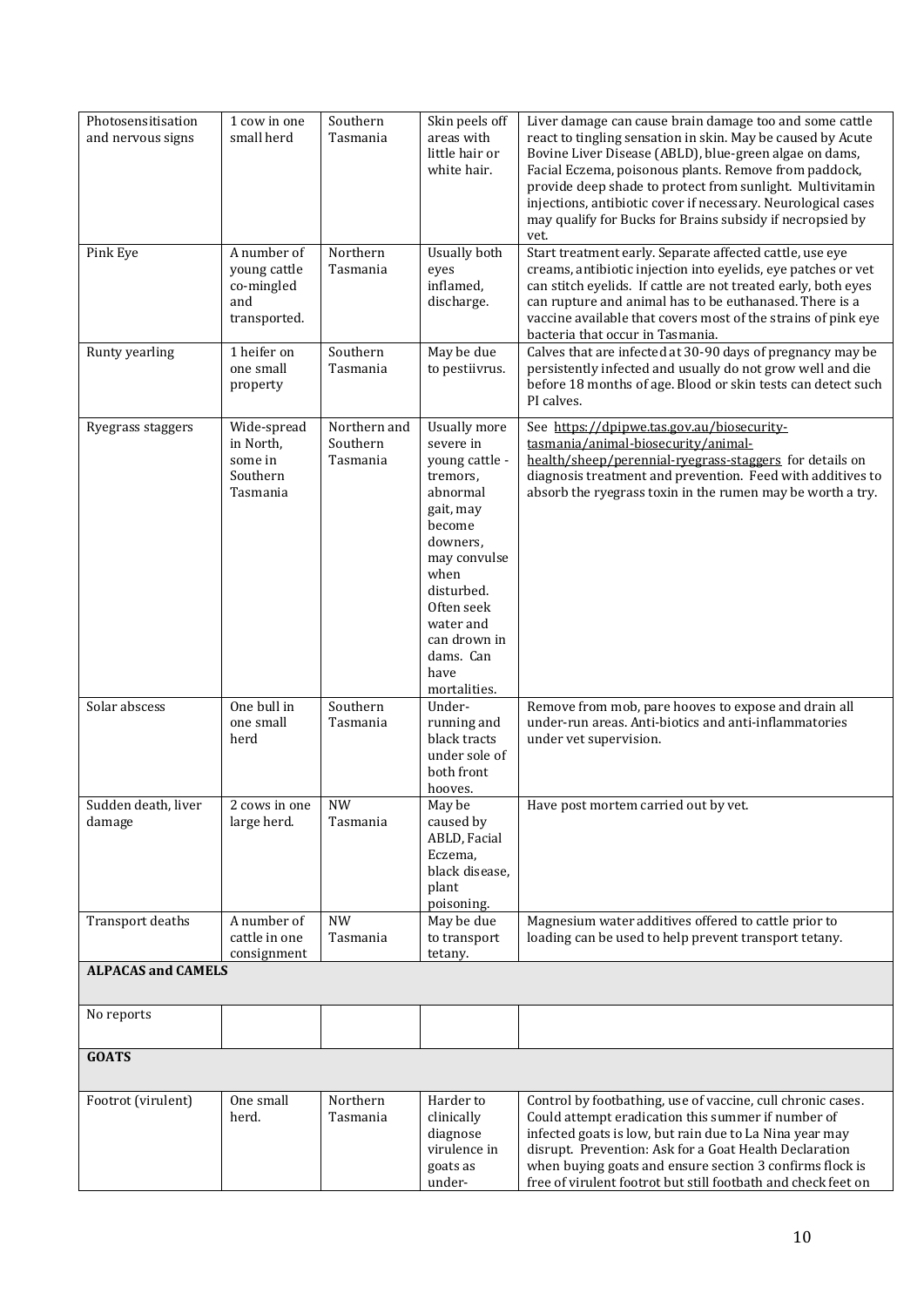| Footrot vaccination<br>lesions         | High<br>proportion of<br>goats in one<br>small flock  | Northern<br>Tasmania | running is<br>variable.<br>Swelling, hair<br>loss, some<br>discharge<br>from<br>vaccination<br>site. Usually<br>heal up and<br>flatten out | arrival. Maintain good boundary fences. See Ute Guide for<br>Tasmania:<br>https://www.wool.com/globalassets/wool/sheep/welfare<br>/other-husbandry/footrot--a-guide-to-identification-and-<br>control-in-the-field---tas-2019.pdf<br>NOTE: this is an 'off-label' use of the footrot vaccine.<br>Consult with a veterinarian before using on goats. Footrot<br>vaccine often causes lumps under skin so place vaccine<br>where this will not affect goat ie side of neck. Lesions don't<br>usually become infected or flyblown so usually best left<br>alone to heal. Be aware that self-injection must be treated<br>promptly - go straight to your doctor if you accidentally<br>vaccinate yourself. |
|----------------------------------------|-------------------------------------------------------|----------------------|--------------------------------------------------------------------------------------------------------------------------------------------|--------------------------------------------------------------------------------------------------------------------------------------------------------------------------------------------------------------------------------------------------------------------------------------------------------------------------------------------------------------------------------------------------------------------------------------------------------------------------------------------------------------------------------------------------------------------------------------------------------------------------------------------------------------------------------------------------------|
| <b>PIGS</b>                            |                                                       |                      | over 6 weeks.                                                                                                                              |                                                                                                                                                                                                                                                                                                                                                                                                                                                                                                                                                                                                                                                                                                        |
| No reports                             |                                                       |                      |                                                                                                                                            |                                                                                                                                                                                                                                                                                                                                                                                                                                                                                                                                                                                                                                                                                                        |
| <b>POULTRY</b>                         |                                                       |                      |                                                                                                                                            |                                                                                                                                                                                                                                                                                                                                                                                                                                                                                                                                                                                                                                                                                                        |
| No reports                             |                                                       |                      |                                                                                                                                            |                                                                                                                                                                                                                                                                                                                                                                                                                                                                                                                                                                                                                                                                                                        |
| <b>DEER</b>                            |                                                       |                      |                                                                                                                                            |                                                                                                                                                                                                                                                                                                                                                                                                                                                                                                                                                                                                                                                                                                        |
| Itchy skin                             | A number of<br>deer in one<br>small deer<br>farm      | Northern<br>Tasmania | Deer spend a<br>lot of time<br>rubbing<br>against<br>objects.                                                                              | Could be lice, mites, grass seeds, or maybe have not lost<br>winter coat properly due to cool spring.                                                                                                                                                                                                                                                                                                                                                                                                                                                                                                                                                                                                  |
| Large bowel worms                      | One deer in<br>one small<br>herd                      | Southern<br>Tasmania | Affected by<br>another<br>chronic<br>condition, so<br>may have lost<br>immunity.                                                           | Well-fed adult deer usually relatively resistant to worms.<br>Can use cattle drench products under veterinary advice.                                                                                                                                                                                                                                                                                                                                                                                                                                                                                                                                                                                  |
| Slow loss of<br>condition, losing cud. | Three or 4<br>deer every<br>year in one<br>small herd | Southern<br>Tasmania | Post Mortem<br>showed<br>incisor teeth<br>worn down<br>to gums.<br>Molar teeth<br>also very<br>worn and<br>irregular.                      | Only 9-12 years old. Bones brittle as well. Possibly mineral<br>imbalance or chewing on hard objects.                                                                                                                                                                                                                                                                                                                                                                                                                                                                                                                                                                                                  |

# **Resources**

# **Farm biosecurity plans**

Everything you need to know about farm biosecurity, for example to make a biosecurity plan for LPA accreditation, can be found on: <https://www.farmbiosecurity.com.au/>

## **Animal health declarations**

Provide an animal health declaration when selling sheep, cattle, goats and camelids, and ask to see declarations when purchasing or moving these animals onto your property. See: <https://www.farmbiosecurity.com.au/toolkit/declarations-and-statements/>

**Livestock Data Link** (LDL) allows you to access information on carcase data, diseases and conditions detected in your sheep at slaughter through the National Sheep Health Monitoring